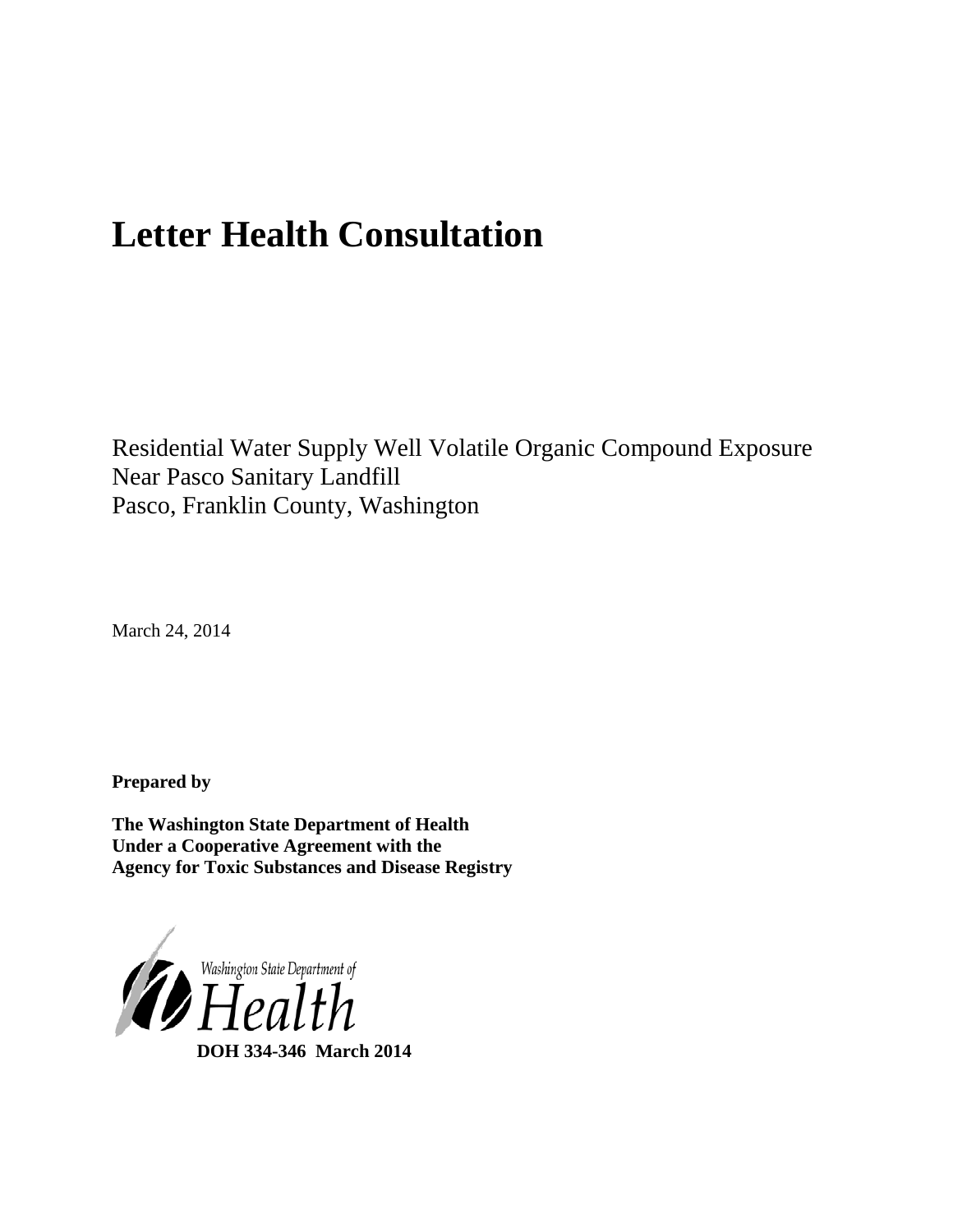# **Foreword**

The Washington State Department of Health (DOH) has prepared this letter health consultation with funds from a cooperative agreement with the Agency for Toxic Substances and Disease Registry (ATSDR). ATSDR is part of the U.S. Department of Health and Human Services and is the principal federal public health agency responsible for health issues related to hazardous substances. ATSDR's mission is to serve the public by using the best science, taking responsive public health actions, and providing trusted health information to prevent harmful exposures and diseases related to toxic substances.

The purpose of a letter health consultation is to assess the health threat posed by hazardous substances in the environment and if needed, recommend steps or actions to protect public health. Letter health consultations are initiated in response to health concerns raised by residents or agencies about exposure to hazardous substances.

This letter health consultation was prepared in accordance with ATSDR methodologies and guidelines. However, the report has not been reviewed and cleared by ATSDR. The findings in this report are relevant to conditions at the site during the time of this letter health consultation and should not be relied upon if site conditions or land use changes in the future.

Use of trade names is for identification only and does not imply endorsement by DOH, the Centers for Disease Control and Prevention, ATSDR, the Public Health Service, or the U.S. Department of Health and Human Services.

For additional information, please contact us at 1-877-485-7316 or visit our web site at [http://www.doh.wa.gov/consults.](http://www.doh.wa.gov/consults)

For persons with disabilities this document is available on request in other formats. To submit a request, please call 1-800-525-0127 (TTY/TDD call 711).

For more information about ATSDR, contact the Center for Disease Control and Prevention (CDC) Information Center at 1-800-CDC-INFO (1-800-232-4636) or visit the agency's web site at [www.atsdr.cdc.gov](http://www.atsdr.cdc.gov/)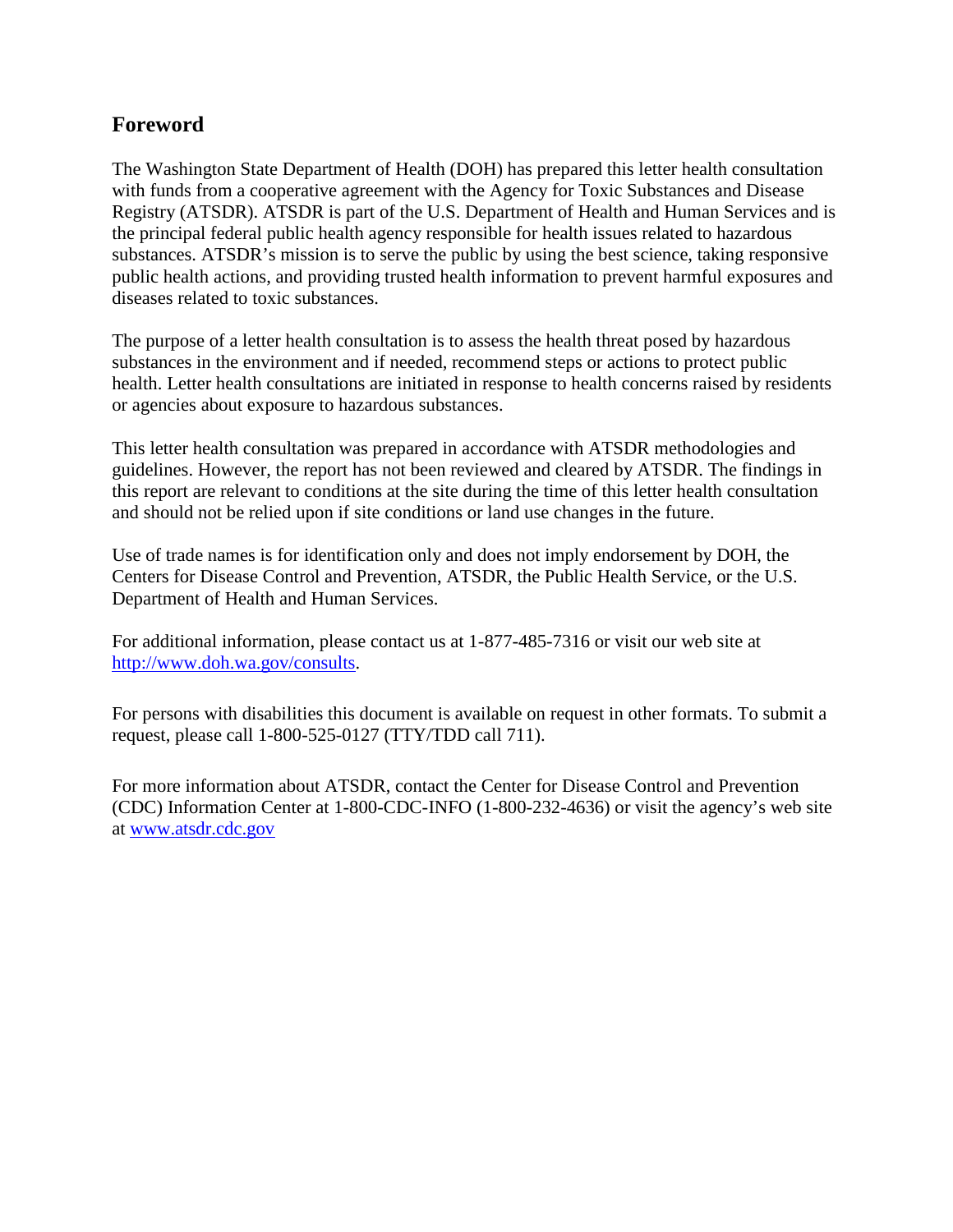

#### STATE OF WASHINGTON DEPARTMENT OF HEALTH

Division of Environmental Health Office of Environmental Health, Safety and Toxicology *234 Israel Road S.E. Town Center 3 PO Box 47846 Olympia, Washington 98504-7846 Tel: 360.236.3184 Toll Free: 1.877.485.7316 FAX: 360.236.2251 TDD Relay Service: 711*

March 24, 2014

Charles Gruenenfelder Washington State Department of Ecology 4601 N Monroe Spokane, Washington 99205-1295

Re: Residential Water Supply Well Volatile Organic Compounds (VOCs) Exposure near Pasco Sanitary Landfill, Pasco, Franklin County, Washington

Dear Mr. Gruenenfelder:

At the request of the Washington State Department of Ecology (Ecology), the Washington Department of Health (DOH) completed this Letter Health Consultation. The evaluation focused on possible human exposure to landfill-related contaminants detected in groundwater from a series of 13 residential water supply wells located near the Pasco Landfill NPL Site.

On October 21, 2013, DOH Site Assessments Program met with Ecology at the landfill site to become better familiarized with current site conditions and ongoing cleanup activities. The site visit also helped to refine the scope for this Letter Health Consultation – i.e., to assess potential human health effects from exposure to volatile organic compounds (VOCs) in groundwater from residential water supply wells near Pasco Landfill. DOH completed its follow up review of data from the residential water supply wells and has found using groundwater from residential water supply wells for lawn and garden is not expected to harm people's health. DOH recommends continue limiting groundwater use and routine testing of residential well groundwater for VOCs to assess any notable changes in the maximum levels detected. Additionally, should other nonconsumptive uses (e.g., swimming pool wading, showering/bathing, hot tub use) be considered in the future, DOH will evaluate such potential exposures which will result in greater dermal, inhalation, and accidental ingestion. A summary of the findings is included in this letter.

DOH conducts health consultations under a cooperative agreement with the Agency for Toxic Substances and Disease Registry (ATSDR).

## **Background**

The Pasco Landfill property covers nearly 250 acres and is located about 1.5 miles northeast of the city of Pasco, Franklin County, Washington (See Figure 1). The landfill is accessed via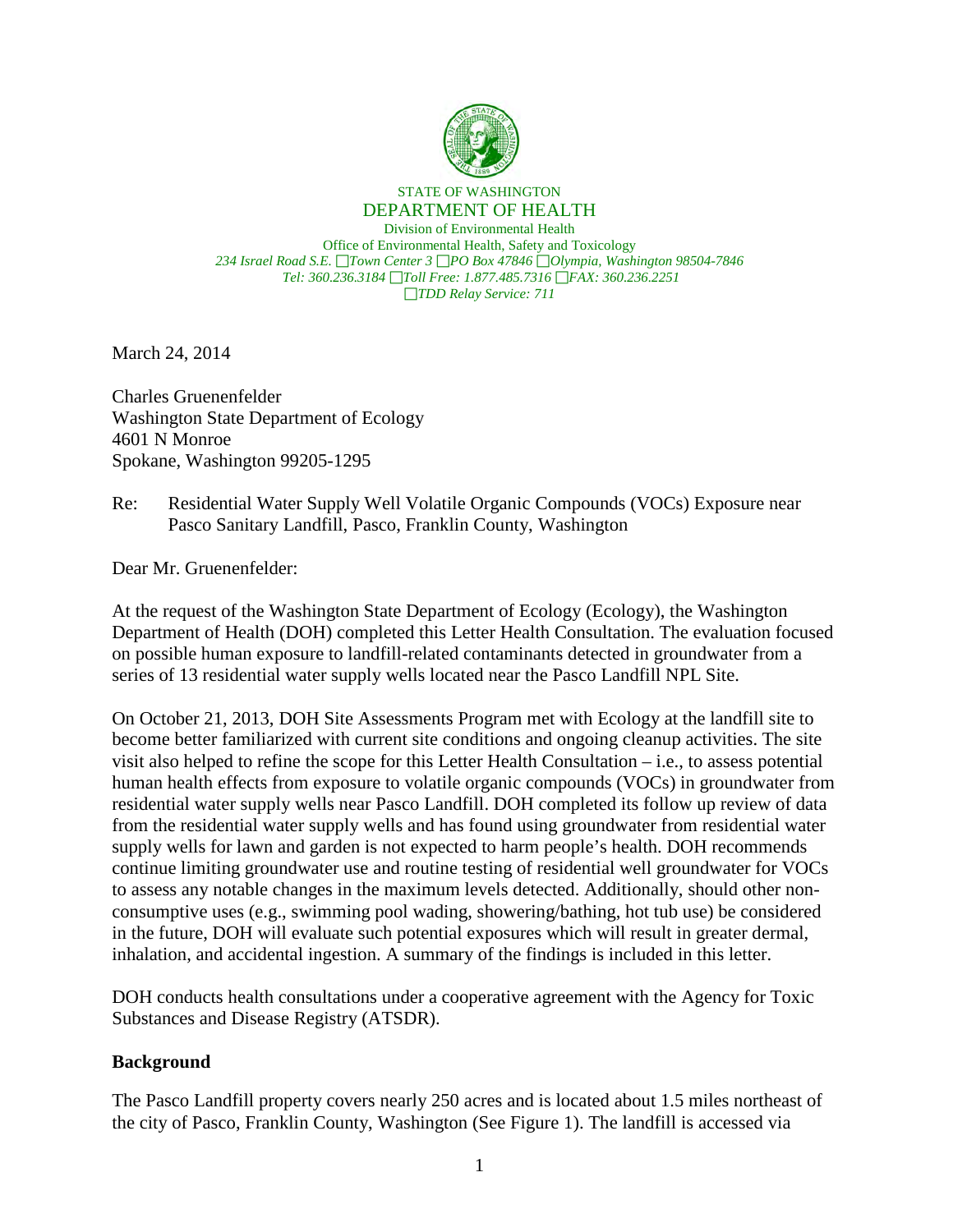Dietrich Road north of the intersection of Kahlotus Road with U.S. Highway 12. The landfill began operating as an open burn facility from 1958 through 1971 and was permitted to receive various types of household, commercial, and industrial waste [1].

The landfill is divided into four main areas. Waste materials of different types were segregated for disposal within these different areas in accordance with the operating waste disposal permits. From 1972 through 2001 the landfill accepted commercial and household waste. Between 1972 and 1974, industrial wastes were disposed in selected areas. The industrial waste area received approximately 40,000 drums of industrial wastes, several million gallons of bulk liquid waste, and approximately 10,000 tons of pulp and paper production facility sludges. Septic tank waste, sewage sludges, and animal fat emulsions also were spread (land applied) on the landfill property. [1]. In February 1990, the Pasco Sanitary Landfill was listed as a National Priority List (NPL) site by the U.S. Environmental Protection Agency (EPA). Ecology was later established as the lead agency, and has been overseeing the ongoing interim action cleanup work performed by several potentially liable parties.

Since 1983 to present, several studies have been done and steps taken to characterize the nature and extent of site contamination. In 2002, nearly 5,500 cubic yards of herbicide waste buried in drums was removed [1]. Treatment systems for soil and groundwater were installed at the landfill. Protective covers were placed over specific landfill areas. An extensive groundwater monitoring network was established to assess groundwater quality both within the boundaries of the landfill and within areas lying outside the landfill property. This monitoring network includes both resource protection wells and residential water supply wells. A contaminant plume has been identified which extends nearly 2 miles beyond the landfill's southern boundary. Monitoring results have shown that the size of the contaminant plume has been decreasing over time.

Since 1996, bottled and municipal water from the City of Pasco have been provided to residents whose drinking water wells may have been impacted by landfill-related contamination. Also, a groundwater protection area was created to limit groundwater usage in areas where contamination was found or suspected. The groundwater protection area extends beyond the limits of the plume boundaries. This institutional control limits the type of use for existing residential water supply wells and ensures that no additional residential drinking water wells can be installed in the groundwater protection area.

# **Results and Discussion**

The concentration range for VOCs found in residential well groundwater from 2009 - 2012 is provided in Table 1 [2, 3, 4, 5, 6, 7]. For the monitoring period 2009 - 2012, vinyl chloride (VC) was the only chemical of concern that exceeded its comparison value (CV) of 0.025 ppb [7]. Groundwater from these residential wells is not used as a source of drinking water. However, the groundwater may be used for lawn and garden irrigation purposes. These non-consumptive uses potentially could result in dermal exposure to groundwater. Vinyl chloride absorption through human skin is limited [8].

Contaminants present at concentrations less than CVs are unlikely to pose a health threat. DOH selected the Agency for Toxic Substances and Disease Registry (ATSDR) drinking water health CV Cancer Risk Evaluation Guide (CREG) of 0.025 ppb for exposure to VC. All other VOC concentrations detected in the residential well samples were below their respective reporting limits, or were below their respective CVs. Maximum concentrations of 1,2-dichloroethane and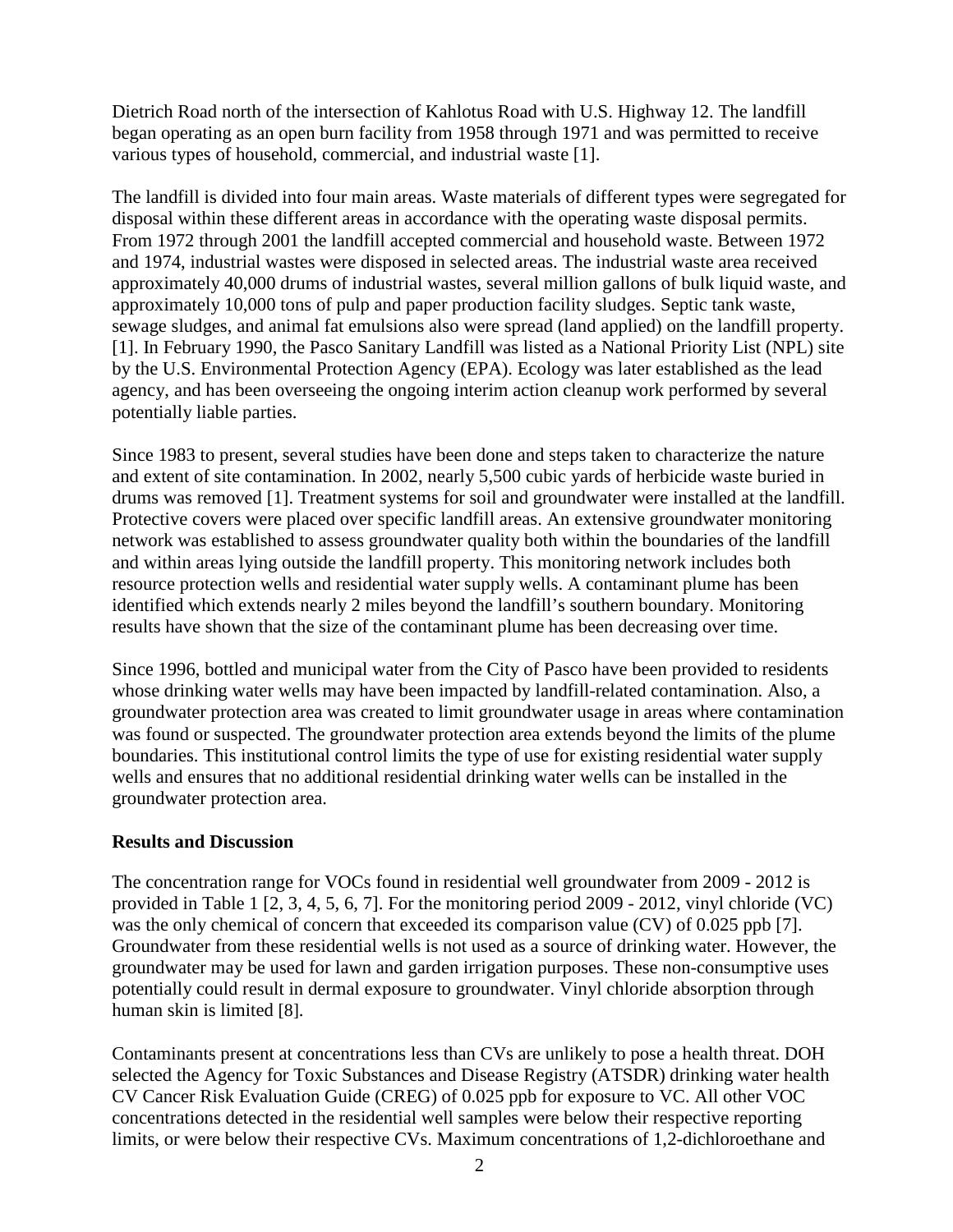trichloroethene approached, but did not exceed, the standard comparison values. 1,2-DCA had a concentration of 0.26 ppb compared to a CV of 0.4 ppb. TCE had a maximum concentration of 0.32 ppb compared to a CV of 0.76 ppb.

DOH evaluated both non-cancer and cancer endpoints for dermal exposure to the maximum vinyl chloride concentration found in off-property residential wells located downgradient from the Pasco Landfill site. The input parameters used to complete this exposure assessment are presented in Attachment Table A1. The assessment used a hypothetical exposure duration of 90 days per year. This exposure period approximates the mid-summer period when lawn and garden watering would be most likely to occur. Exposure to contaminated groundwater was assumed to occur only to the hands and feet of people representing three different age categories: adult, older child, and younger child. Other potential non-consumptive water uses (e.g., swimming pool wading, showering/bathing, hot tub use) were not considered by this evaluation. In addition, inhalation of VC released to the air from the source water during a typical irrigation-application cycle was not evaluated or considered to be a likely exposure pathway of concern.

 Results of our evaluation show the sum of the hazard quotient (non-cancer risk) is less than 1 (<1). The overall estimated excess cancer risk ranged from about  $4x10^{-11}$  (4 in 100,000,000,000) to  $8x10^{-11}$  (8 in 100,000,000,000). These excess cancer risk values are considered insignificant (Attachment Tables A2 and A3).

Summary of Vinyl Chloride (VC) (ppb) evaluation

- ATSDR's health comparison value Cancer Risk Evaluation Guide is 0.025 ppb.
- State and Federal drinking water standard (MCL) is 2 ppb.
- Maximum VC level found in drinking water was  $0.26<sup>1</sup>$  $0.26<sup>1</sup>$  $0.26<sup>1</sup>$  ppb.
- Acceptable non-cancer hazard quotient  $= 1$ .

 $\overline{a}$ 

- Hazard quotient range from dermal contact  $=$  < 1.
- EPA target cancer risk range =  $1x10^{-4}$  to  $1x10^{-6}$ .
- Estimated range of excess cancer risk from dermal contact =  $4x10^{-11}$  to  $8x10^{-11}$ .

<span id="page-4-0"></span> $1$  DOH used the historic maximum VC data from the residential water supply wells when conducting this assessment to determine the most protective conclusion.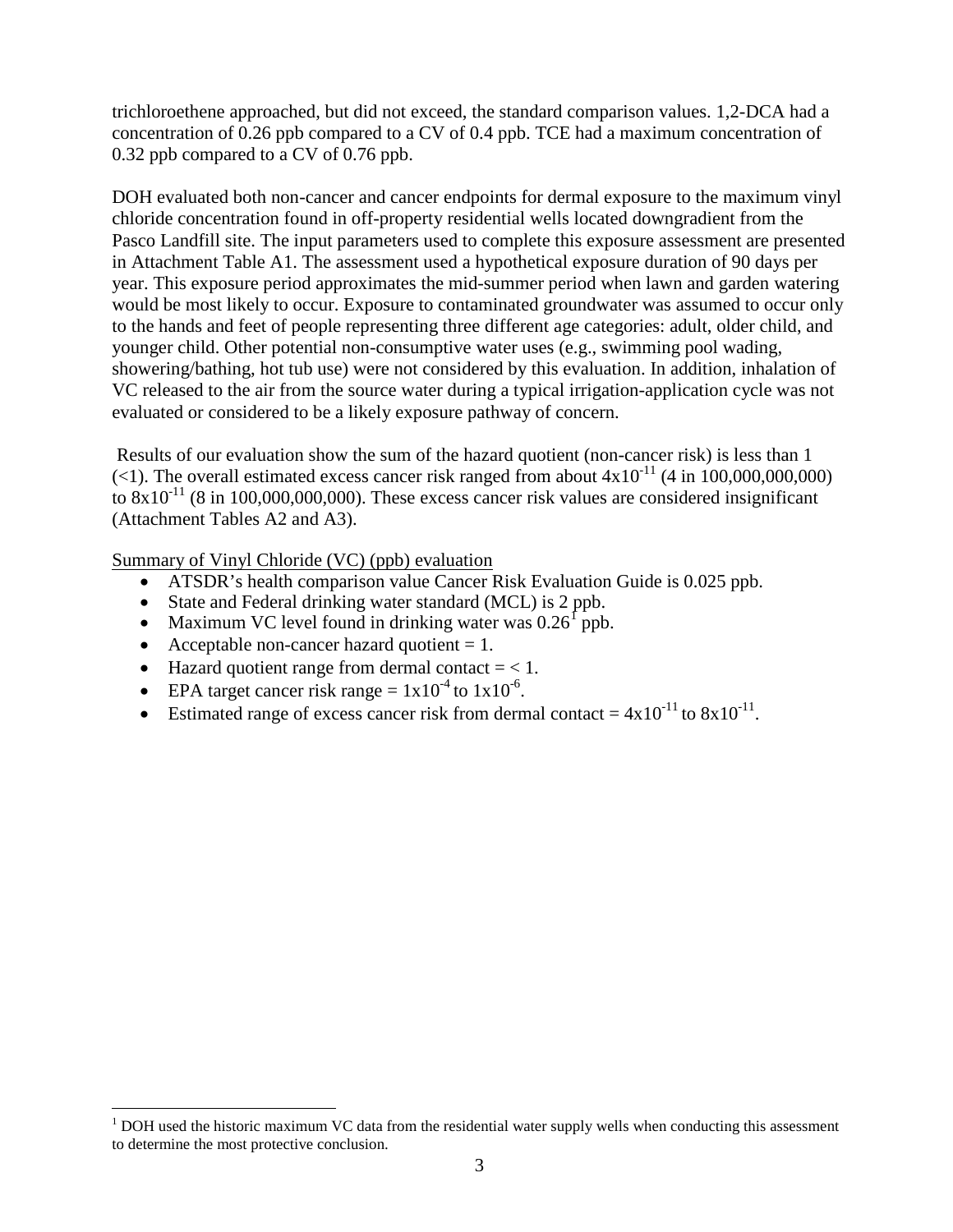| <b>Compounds</b>                 | <b>Concentration</b><br>Range<br>(ppb) | <b>Comparison</b><br><b>Value</b><br>(ppb) | <b>EPA</b><br><b>Cancer</b><br><b>Class</b> | <b>Comparison</b><br><b>Value</b><br><b>Reference</b> | <b>Contaminant</b><br>of Concern<br>(COC) |
|----------------------------------|----------------------------------------|--------------------------------------------|---------------------------------------------|-------------------------------------------------------|-------------------------------------------|
| Tetrachloroethene<br>(PCE)       | $< 0.02U - 0.41$                       | 17                                         | LC                                          | <b>CREG</b>                                           | N <sub>o</sub>                            |
| Trichloroethene (TCE)            | $< 0.02U - 0.32$                       | 0.76                                       | CH                                          | <b>CREG</b>                                           | No                                        |
| 1,1-Dichloroethane               | $< 0.02$ U $- < 1.0$ U                 | 800                                        | $\mathbf C$                                 | MTCA - B                                              | No                                        |
| cis-1,2-Dichloroethene           | $< 1.0 U - 2$                          | 70                                         | D                                           | <b>LTHA</b>                                           | No                                        |
| Vinyl Chloride                   | $< 0.02U - 0.26$                       | 0.025                                      | KL                                          | <b>CREG</b>                                           | Yes                                       |
| 1,1,1-Trichloroethane            | $< 1.0$ U $- < 2.0$ U                  | 20,000                                     | IN                                          | <b>RMEG</b>                                           | No                                        |
| 1,1-Dichloroethene               | $< 0.05$ U $- < 2.0$ U                 | 90                                         | SU                                          | <b>EMEG</b>                                           | No                                        |
| 1,2-Dichloroethane<br>(EDC)      | $< 0.014U - 0.26$                      | 0.4                                        | B <sub>2</sub>                              | <b>CREG</b>                                           | No                                        |
| Chloroform                       | $< 1.0$ U $- < 2.0$ U                  | 100                                        | LI                                          | <b>EMEG</b>                                           | No                                        |
| Methylene Chloride               | $< 5.0 U$                              | 5                                          | B <sub>2</sub>                              | <b>CREG</b>                                           | No                                        |
| 1,2-Dichlorobenzene              | $< 1.0$ U $- < 2.0$ U                  | 3000                                       | D                                           | <b>EMEG</b>                                           | No                                        |
| Benzene                          | $< 0.02U - 0.028U$                     | 0.64                                       | $\mathbf{A}$                                | <b>CREG</b>                                           | No                                        |
| Ethyl-benzene                    | $< 1.0$ U $- < 2.0$ U                  | 1000                                       | D                                           | <b>RMEG</b>                                           | No                                        |
| 1,2,4-Trimethylbenzene           | $< 1.0$ U $- < 2.0$ U                  | 1000                                       | D                                           | <b>EMEG</b>                                           | No                                        |
| 1,3,5-Trimethylbenzene           | $< 1.0$ U $- < 2.0$ U                  | 40                                         |                                             | <b>LTHA</b>                                           | No                                        |
| n-Propyl benzene                 | $< 1.0$ U $- < 2.0$ U                  | 160                                        |                                             | <b>RSL</b>                                            | No                                        |
| Isopropylbenzene<br>(cumene)     | $< 1.0$ U $- < 2.0$ U                  | 1000                                       | CN                                          | <b>RMEG</b>                                           | No                                        |
| n-Butylbenzene                   | $< 2.0 U$                              | 78                                         |                                             | <b>RSL</b>                                            | N <sub>o</sub>                            |
| Naphthalene                      | $< 1.0$ U $- < 2.0$ U                  | 200                                        | CN                                          | <b>RMEG</b>                                           | No                                        |
| Toluene                          | $< 1.0U - 1.4$                         | 800                                        | IN                                          | <b>RMEG</b>                                           | No                                        |
| m,p-Xylene                       | $< 2.0U - 4.0U$                        | 2000                                       | DI                                          | EMEG*                                                 | N <sub>o</sub>                            |
| o-Xylene                         | $< 1.0$ U $- < 2.0$ U                  | 2000                                       | DI                                          | $EMEG*$                                               | No                                        |
| Methyl isobutyl Ketone<br>(MIBK) | < 10 U                                 | 130                                        |                                             | <b>RSL</b>                                            | N <sub>o</sub>                            |
| 2-Butanone                       | $<10\;\mathrm{U}$                      | 6,000                                      | DI                                          | <b>RMEG</b>                                           | No                                        |
| Acetone                          | $<25~\mathrm{U}$                       | 9,000                                      | DI                                          | <b>RMEG</b>                                           | No                                        |
| 1,2,3-Trichloropropane           | $<\!\!1.0$ U                           | 0.0012                                     | LC                                          | <b>CREG</b>                                           | No                                        |
| Chloroethane                     | $<1.0$ U                               | 0.4                                        | <b>B2</b>                                   | $CREG**$                                              | N <sub>o</sub>                            |
| 1,1,2-Trichloroethane            | $<1.0$ U                               | 0.61                                       | ${\bf C}$                                   | <b>CREG</b>                                           | No                                        |

**Table 1**. Summary of groundwater analytical results from residential water supply wells near Pasco Landfill with comparison values, Pasco, Washington (2009-2012).

CREG - ATSDR's Cancer Risk Evaluation Guide (child)

RMEG - ATSDR's Reference Dose Media Evaluation Guide (child)

EMEG - ATSDR's Environmental Media Evaluation Guide (child)

LTHA - EPA's Lifetime Health Advisory for Drinking Water

RSL - EPA's Regional Screening Level for Tap Water

MTCA B - Washington State Model Toxics Control Act Method B groundwater cleanup level

U- data qualifier: The analyte was not detected at this level

A - EPA: Human carcinogen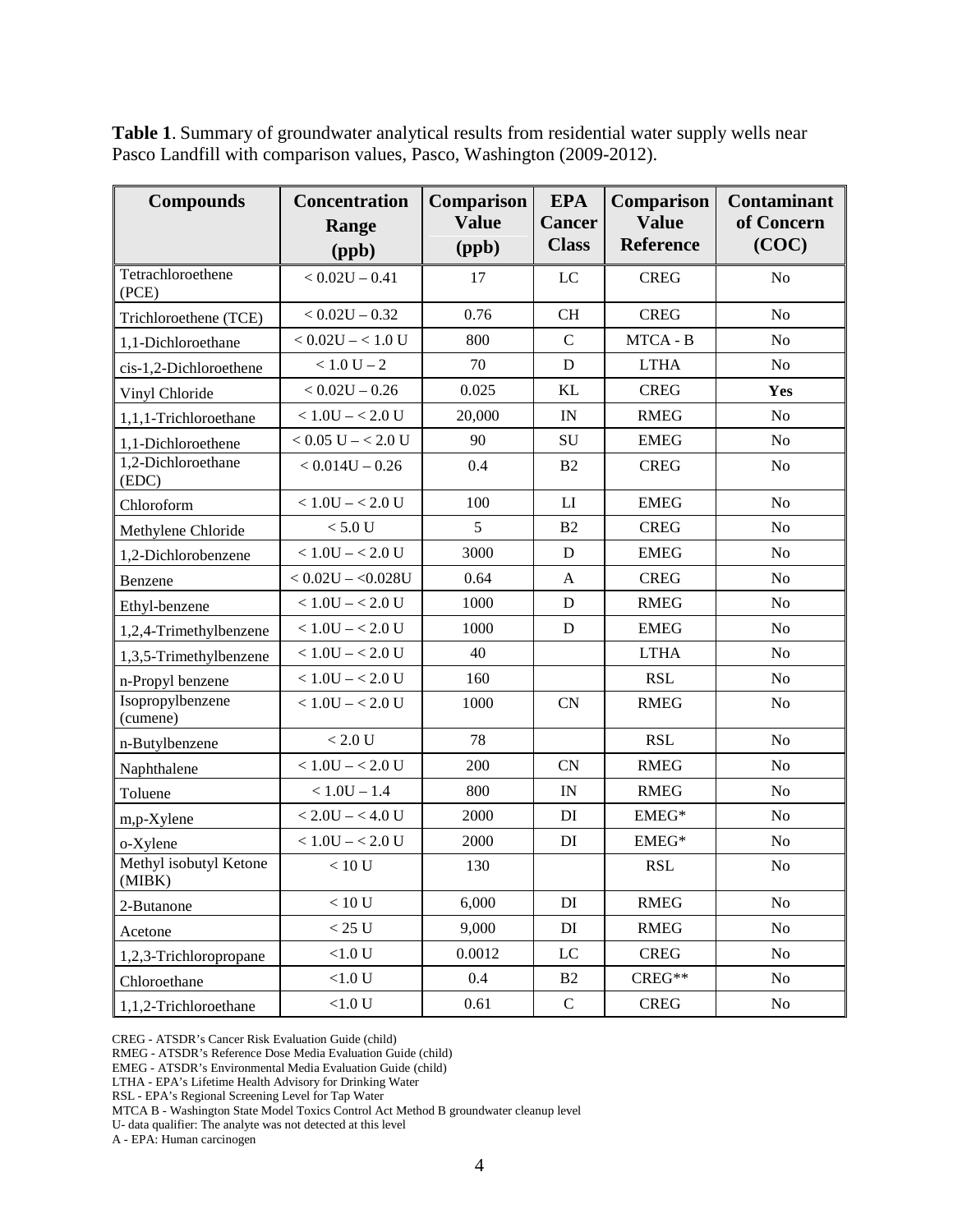- B2 EPA: Probable human carcinogen (inadequate human, sufficient animal studies)
- C EPA: Possible human carcinogen (no human, limited animal studies)
- D EPA: Not classifiable as to health carcinogenicity
- SU EPA: Suggestive evidence of carcinogenic potential
- IN Inadequate information to assess carcinogenic potential
- LI Likely to be carcinogenic to humans
- KL Known/Likely to be carcinogenic to humans
- DI Data are inadequate for assessment of human carcinogenic potential
- CN Carcinogenic potential cannot be determined
- CH Carcinogenic to humans
- LC Likely to be carcinogenic to humans \* Total xylenes value was used as a surrogate
- \*\* 1,2-Dichloroethane (EDC) value was used as a surrogate

#### **Conclusion**

DOH concludes that using groundwater from residential water supply wells near Pasco landfill for irrigating lawn and garden is not expected to harm people's health.

#### **Recommendations**

- 1. DOH recommends Ecology continue limiting groundwater use from residential water supply wells to only non-consumptive, outdoor uses such as lawn watering or garden use.
- 2. DOH recommends Ecology continue routine testing of residential well groundwater for VOCs to assess any notable changes in the maximum levels detected.
- 3. Should additional non-consumptive uses (e.g., swimming pool wading, showering/bathing, hot tub use) be considered in the future, DOH will evaluate such potential exposures which will result in greater dermal, inhalation, and accidental ingestion.

DOH appreciates this opportunity to review the updated sampling data and help with these technical issues. If you have any questions regarding this letter please feel free to contact me at 360-236-3376 or 1-877-485-7316 or by email at [Lenford.O'Garro@doh.wa.gov.](mailto:Lenford.O’Garro@doh.wa.gov)

Sincerely,

Lenford O'Garro Toxicologist Site Assessments and Toxicology Section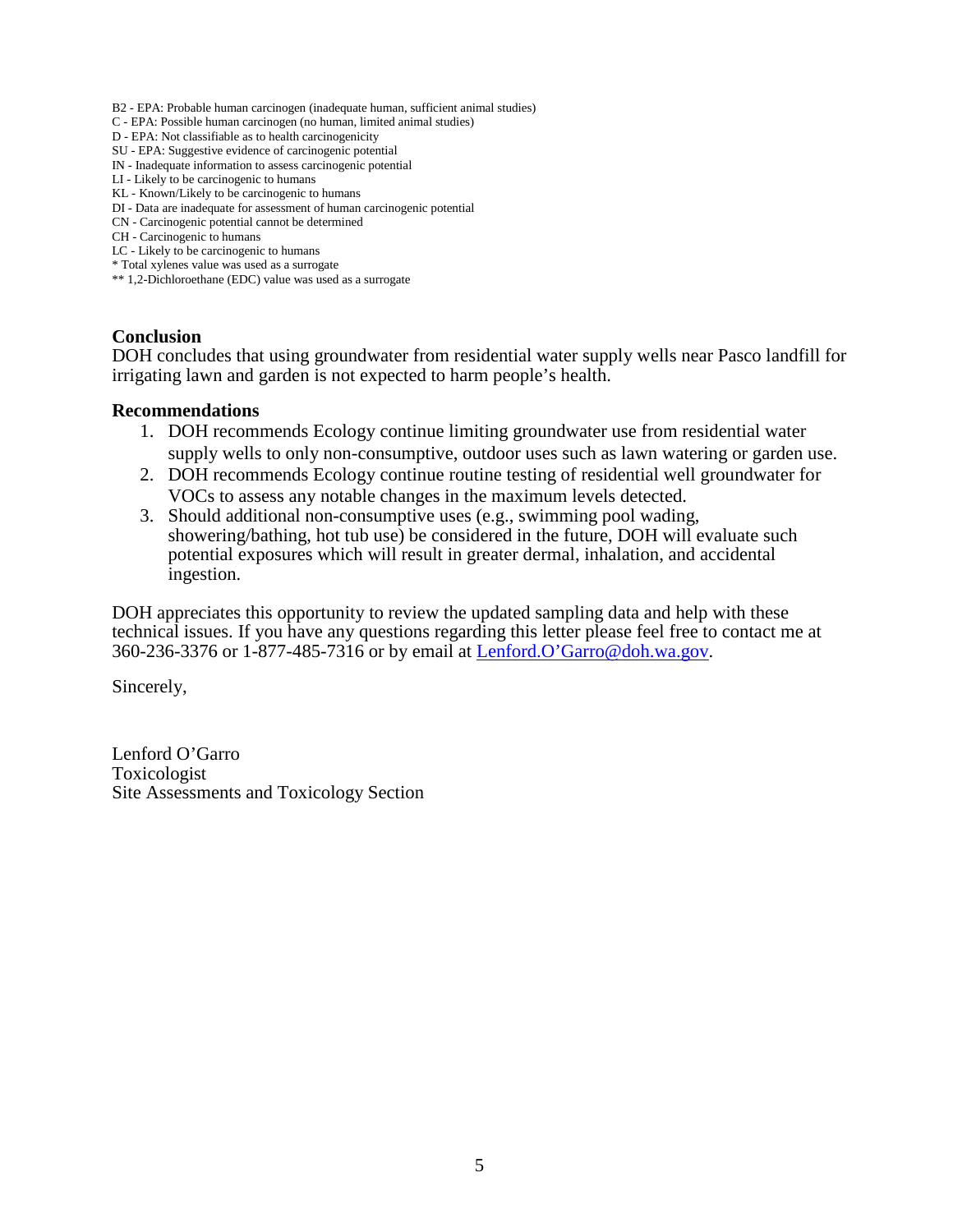## **References**

- 1. Washington State Department of Ecology: Pasco Sanitary Landfill Site. Update August 2013, Publication No. 13-09027.
- 2. Pasco Landfill Site, First Quarter 2009 Ground Water Monitoring and Interim Action Performance Monitoring Report, Prepared By: Environmental Partners, Inc. June 15, 2009
- 3. Pasco Landfill Site, Second Quarter 2009 Ground Water Monitoring and Interim Action Performance Monitoring Report, Prepared By: Environmental Partners, Inc. September 14, 2009
- 4. Pasco Landfill Site, Third Quarter 2009 Ground Water Monitoring and Interim Action Performance Monitoring Report, Prepared By: Environmental Partners, Inc. December 15, 2009
- 5. Pasco Landfill Site, Revised 2010 Annual Report Ground Water Monitoring and Interim Action Performance Monitoring, Prepared By: Environmental Partners, Inc. February 3, 2012
- 6. Pasco Landfill Site, 2011 Annual Report Ground Water Monitoring and Interim Action Performance Monitoring, Prepared By: Environmental Partners, Inc. March 15, 2012
- 7. Pasco Landfill Site, Revised 2012 Annual Report Ground Water Monitoring and Interim Action Performance Monitoring, Prepared By: Environmental Partners, Inc. July 29, 2013
- 8. Agency for Toxic Substances and Disease Registry (ATSDR). Toxicological profile for Vinyl Chloride. Atlanta, GA: U.S. Department of Health and Human Services, Public Health Service; 2006.
- 9. National Center for Environmental Assessment. Exposure Factors Handbook Volume 1 General Factors EPA/600/P-95/002Fa: U.S. Environmental Protection Agency; August 1997.
- 10. Foster, S.A. and Chrostowski, P.C. (1987) Inhalation Exposures to Volatile Organic Contaminants in the Shower. Presentation at the 80th Annual Meeting of APCA. New York, NY. June 21-26, 1987.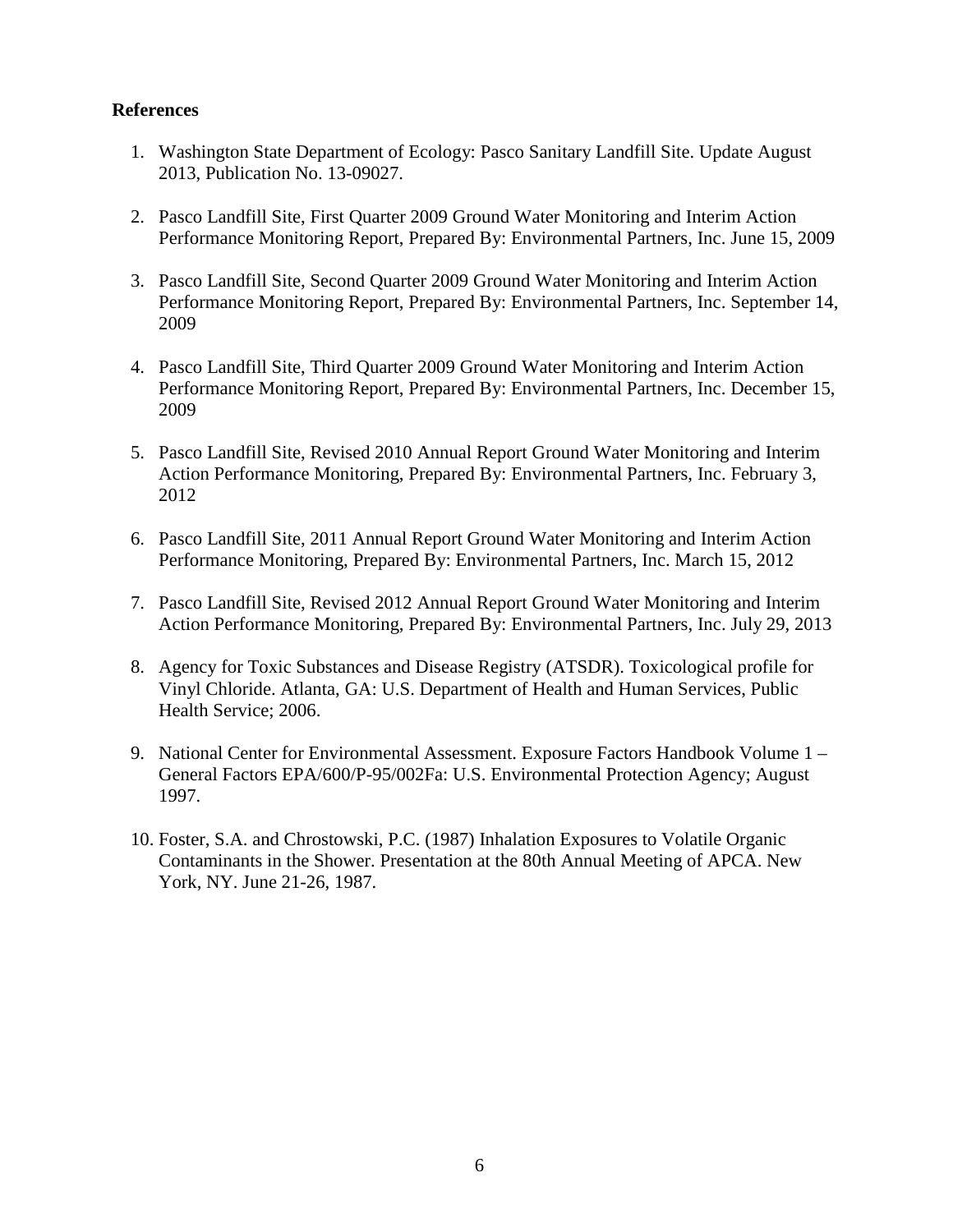**Figure 1**: Washington state map showing location of the City of Pasco and aerial photograph of the Pasco Sanitary Landfill along with the groundwater protection area in Franklin County, Washington.

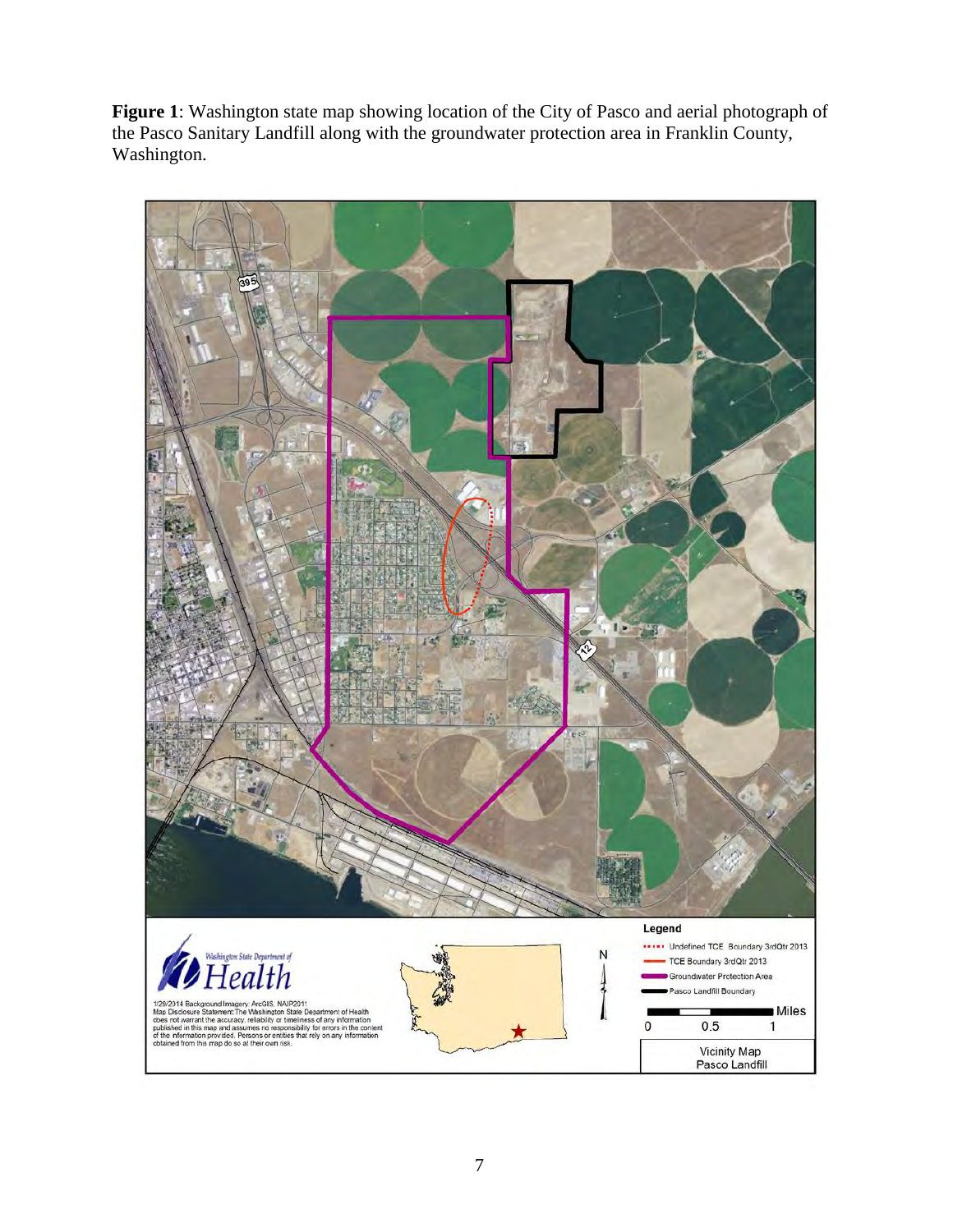# **Attachments**

This section provides calculated exposure dose and assumptions used for exposure to VOCs in groundwater from private wells near Pasco Landfill in Pasco, Washington. This exposure scenario was developed to model exposures that might occur. These scenarios were devised to represent exposures to a child (0-5 years), an older child, and an adult. The following exposure parameters and dose equations were used to estimate exposure doses from direct contact with chemicals in water. As with any scenario, there are uncertainties.

## **Exposure to VOCs in water via dermal absorption**

Dermal Absorbed (DA<sub>event</sub>) =  $\underline{FA} \times \underline{Kp} \times \underline{Cw} \times \underline{t \cdot t + B + 2 \times \underline{tau \cdot t}} \times \underline{I + 3 B / 1 + B}$ ORAF

Dermal Absorbed Dose (DAD) (non-cancer (mg/kg-day)) =  $\overline{DA}_{event}$  x EV x SA x EF x ED  $BW \times AT$ <sub>non-cancer</sub>

Cancer Risk =  $\overline{DA}_{event}$  x EV x SA x EF x ED x CSF BW x AT<sub>cancer</sub>

**Table A1.** Exposure assumptions used to estimate dermal exposure to vinyl chloride in Private Wells drinking water near Pasco Landfill, Pasco, Washington.

| <b>Parameter</b>                                   | <b>Value</b>            | Unit                       | <b>Comments</b>                                                              |  |
|----------------------------------------------------|-------------------------|----------------------------|------------------------------------------------------------------------------|--|
| Concentration (Cw)                                 | 0.26                    | $\frac{1}{2}$              | Maximum detected value                                                       |  |
| Conversion Factor (CF)                             | 0.001                   | $\frac{ug}{mg}$            | Converts contaminant concentration from<br>micrograms(ug) to milligrams (mg) |  |
| Exposure Frequency (EF)                            | 90                      | days/year                  | Days between sampling period                                                 |  |
| <b>Exposure Duration (ED)</b>                      | $0.25(90 \text{ days})$ | years                      | Days possible groundwater use                                                |  |
| Body Weight (BW) - adult                           | 72                      |                            | Adult mean body weight                                                       |  |
| Body Weight (BW) - older child                     | 41                      | kg                         | Older child mean body weight                                                 |  |
| Body Weight (BW) - child                           | 15                      |                            | 0-5 year-old child average body weight                                       |  |
| Surface area (SA) - adult                          | 2129                    |                            | Hands and feet surface area                                                  |  |
| Surface area (SA) - older child                    | 1649                    | $\text{cm}^2$              |                                                                              |  |
| Surface area (SA) - child                          | 809                     |                            | Exposure Factors Handbook [9]                                                |  |
| Averaging Time <sub>non-cancer</sub> (AT)          | 90                      | days                       | Days possible groundwater use                                                |  |
| Averaging Time <sub>cancer</sub> (AT)              | 27375                   | days                       | 75 years                                                                     |  |
| Cancer Slope Factor (CSF)                          | 1.4                     | $mg/kg$ -day <sup>-1</sup> | Source: EPA                                                                  |  |
| Event frequency (EV)                               |                         | unitless                   | events/day                                                                   |  |
| Oral route adjustment factor (ORAF)                | 1                       | unitless                   | Non-cancer (nc) / cancer (c) - default                                       |  |
| Permeability coefficient (B)                       | $\theta$                | unitless                   | Source: EPA                                                                  |  |
| Dermally absorbed dose per event<br>$[DA_{event})$ | Variable                | mg/cm <sup>2</sup>         | Source: EPA                                                                  |  |
| Dermally absorbed dose (DAD)                       | Variable                | mg/kg-day                  | Source: EPA                                                                  |  |
| Skin permeability coefficient (Kp)                 | Variable                | cm/hr                      | Chemical specific: 0.0065                                                    |  |
| Lag time (tau)                                     | Variable                | hr                         | Chemical specific: 0.0.24                                                    |  |
| Time concentration calculated (t)                  | 15                      | min                        | Model parameters [10]                                                        |  |

kg - kilogram µg/L - microgram per liter µg/mg - microgram per milligram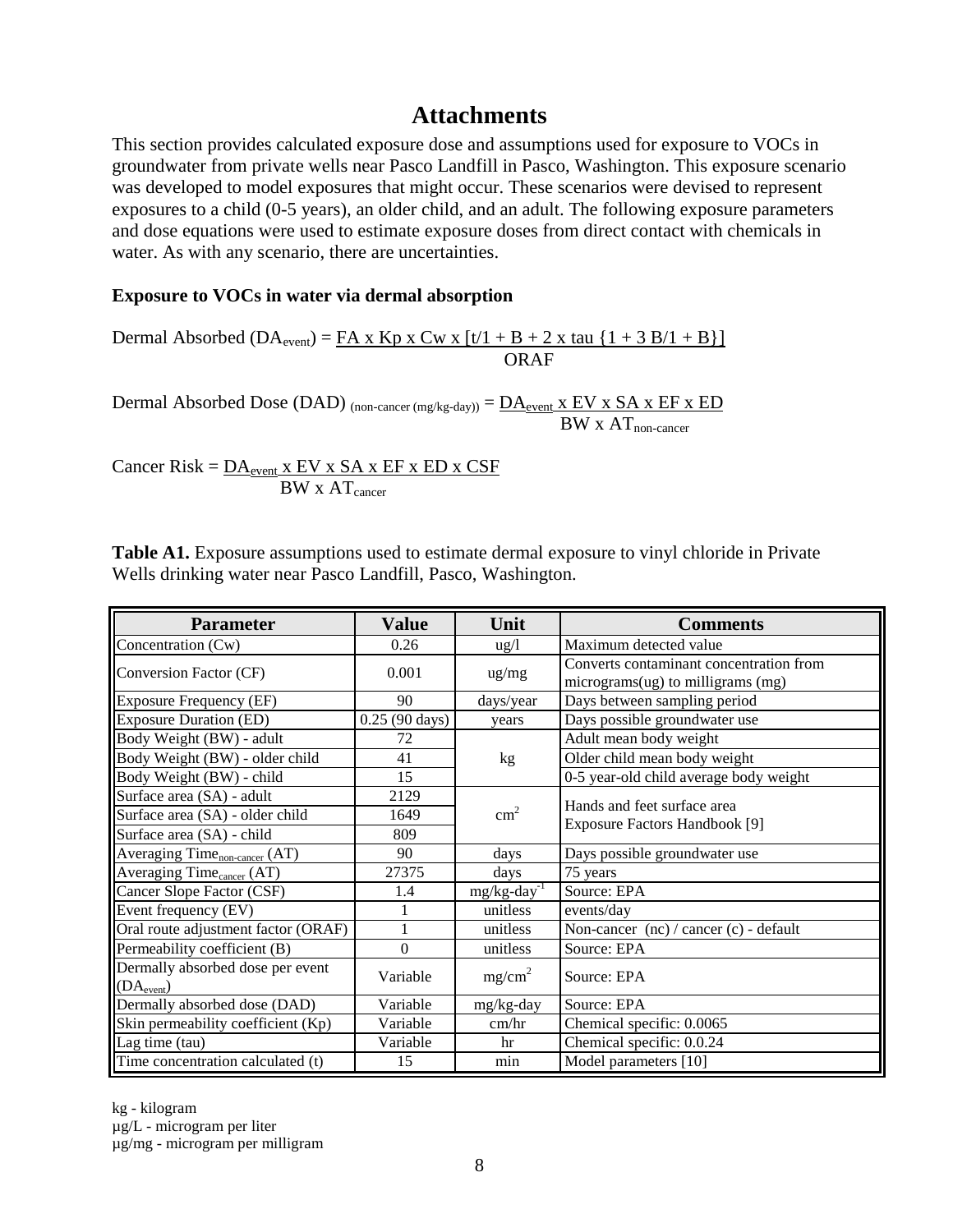$cm<sup>2</sup>$  square centimeter mg/cm<sup>2 -</sup> milligram per square centimeter mg/kg/day - milligrams per kilogram body-weight per day cm/hr - centimeter per hour hr - hour min - minute EPA - Environmental Protection Agency

#### **Private Wells Exposure –Non-cancer**

**Table A2.** Non-cancer hazard calculations resulting from dermal exposure to vinyl chloride in private wells drinking water near Pasco Landfill, Pasco, Washington.

| <b>Contaminant</b>  | <b>Maximum</b><br><b>Concentration</b><br>(ppb) | <b>Scenarios</b> | <b>Estimated Dose</b><br>(mg/kg/day) | <b>MRL</b><br>(mg/kg/day) | Dose/<br>(MRL) |
|---------------------|-------------------------------------------------|------------------|--------------------------------------|---------------------------|----------------|
| Vinyl Chloride (VC) | 0.26                                            | Child            | $1.66E-8$                            |                           | 5.53E-6        |
|                     |                                                 | Older Child      | $1.24E-8$                            | $3.0E-3$                  | $4.13E-6$      |
|                     |                                                 | Adult            | 9.12E-9                              |                           | $3.04E-6$      |

MRL - ATSDR's Minimal Risk Level ppb - parts per billion mg/kg/day - milligrams per kilogram body-weight per day

## Hazard Quotient (HQ) formula:

 $HQ = Estimated Does (mg/kg-day)$ MRL (mg/kg-day)

MRL - ATSDR's Minimal Risk Level mg/kg/day - milligrams per kilogram body-weight per day